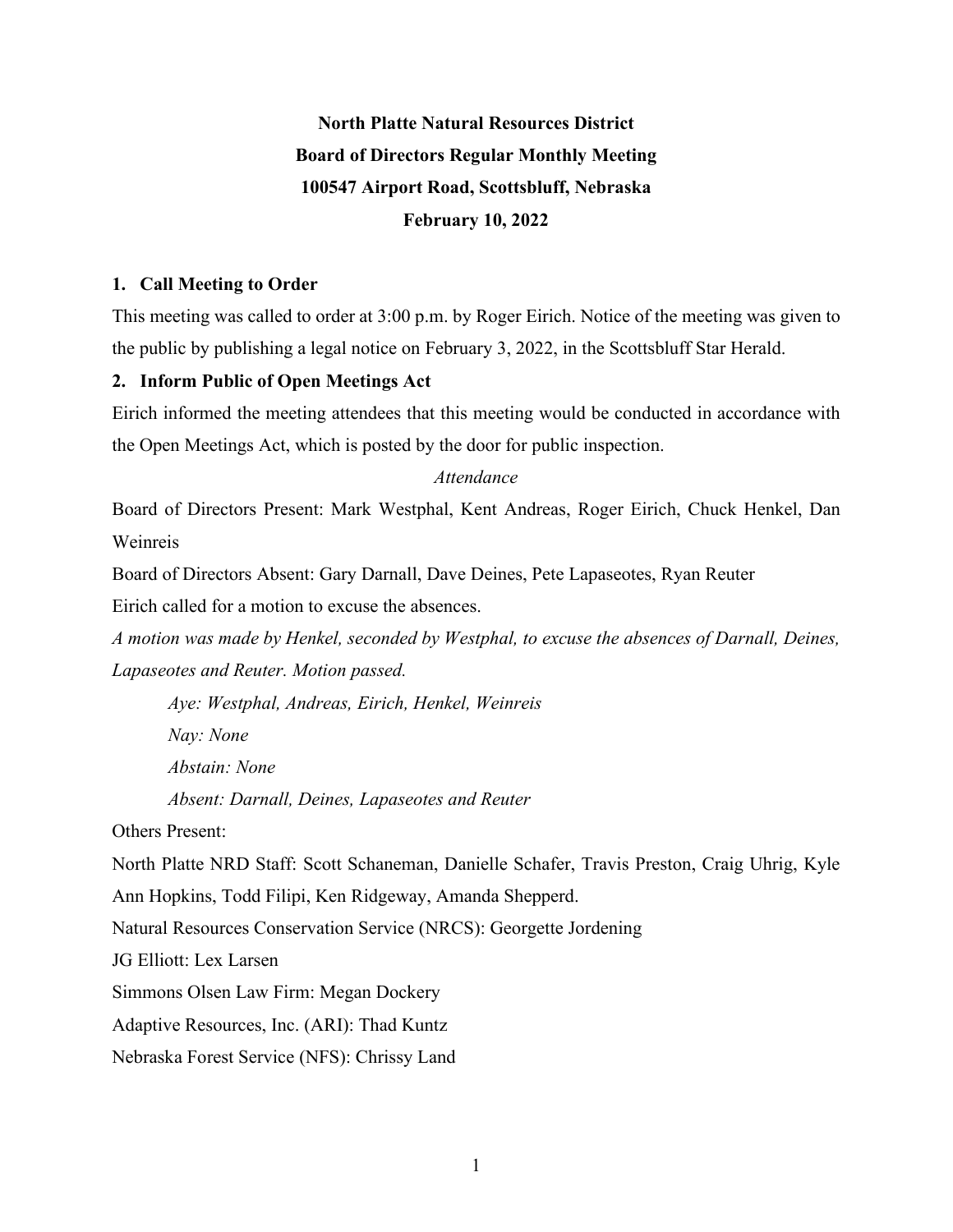## *Documentation Provided*

The following documents were made available at the meeting for the Board of Directors and public review:

- 1. Meeting Notice
- 2. Agenda
- 3. Minutes of the January 13, 2022 Board of Directors Meeting
- 4. Treasurer's Report
- 5. Manager's Report
- 6. Memo from Dean Edson to the NARD Board, NRD Managers and Conservation Partners regarding a February 4 NARD Legislative Update
- 7. NARD Bill Summary Tracking Sheet  $107<sup>th</sup>$  2<sup>nd</sup> Session
- 8. Seametrics & McCrometer Pilot Update prepared by Craig Uhrig
- 9. Presentation by Thad Kuntz, ARI, on the Previous Robust Review and Upcoming Robust Review Discussion

#### **3. Approval of Minutes of Previous Meeting**

The Board reviewed the minutes of the January 13, 2022, regular monthly meeting.

*A motion was made by Weinreis, seconded by Westphal, to approve the minutes of the January 13,* 

*2022, regular monthly meeting. Motion passed.*

*Aye: Westphal, Andreas, Eirich, Henkel, Weinreis*

*Nay: None Abstain: None Absent: Darnall, Deines, Lapaseotes and Reuter*

# **4. Treasurer's Report and Accounts Payable**

Scott Schaneman reviewed the monthly expenses from the Treasurer's Report with the Board. *A motion was made by Henkel, seconded by Weinreis, to accept the Treasurer's Report and pay the bills as listed. Motion passed.* 

*Aye: Westphal, Andreas, Eirich, Henkel, Weinreis Nay: None Abstain: None Absent: Darnall, Deines, Lapaseotes and Reuter*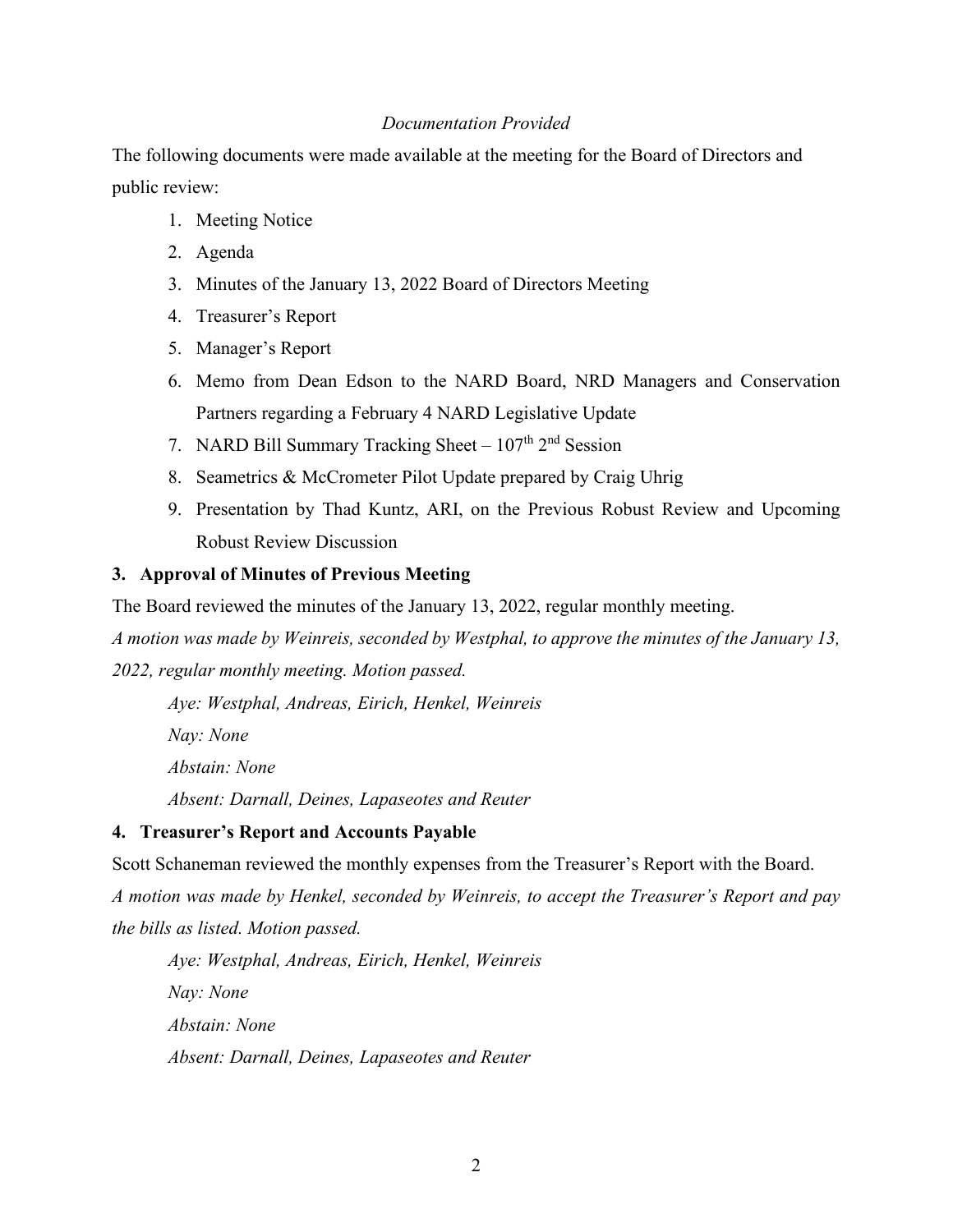#### **5. Comments from the Public**

Georgette Jordening, the Acting District Conservationist with NRCS, discussed upcoming programs through NRCS, upcoming program deadlines and the turnout they've seen for these programs.

## **6. Manager's Report**

Scott Schaneman highlighted the following items from his Manager's Report for the Board:

NRD staff attended the NARD Legislative Conference in Lincoln and was able to meet with Senators and discuss upcoming legislative bills.

Scott and Steve Smith worked together to provided written support testimony for LB 1074 which is the surface water infrastructure bill.

Scott attended Bean Day on February  $8<sup>th</sup>$  and was able to talk to the area dry bean growers about ground water allocations, District Rules, crop water usage and District programs.

The District has signed a temporary lease with the Nebraska Joint Water Board which will assist the District with not only ground water quantity obligations but ground water quality obligations.

The District started their annual producer roundtables with meetings being held in Lewellen, Bridgeport and Scottsbluff. Staff will be presenting on allocations, water usage, legislative bills, District programs and current and ongoing projects such as nutrient management. Producer will also be given the opportunity to ask questions or address concerns.

NRD staff stationed a booth the KNEB Farm and Ranch Show and were able to visit with producers on NSWCP cost share programs, tree programs and sales, the EPIC Program and other ongoing District programs and projects.

#### **7. NARD Legislative Conference Update**

Scott Schaneman provided the Board with information that he was given at this year's Legislative conference in Lincoln:

The NARD Risk Pool which handles the employees' health insurance benefits is down approximately \$700,000, which is about normal for the Risk Pool, and those representatives feel that this is a good number.

Federal Law is now requiring insurance companies and others to provide reimbursement for COVID tests. The implementation of this is in the works and moving forward.

Mark Geist with UBS gave a report on the employee retirement accounts. The fund was reported as doing fantastic and advancing. As such, no changes will be made to any investments.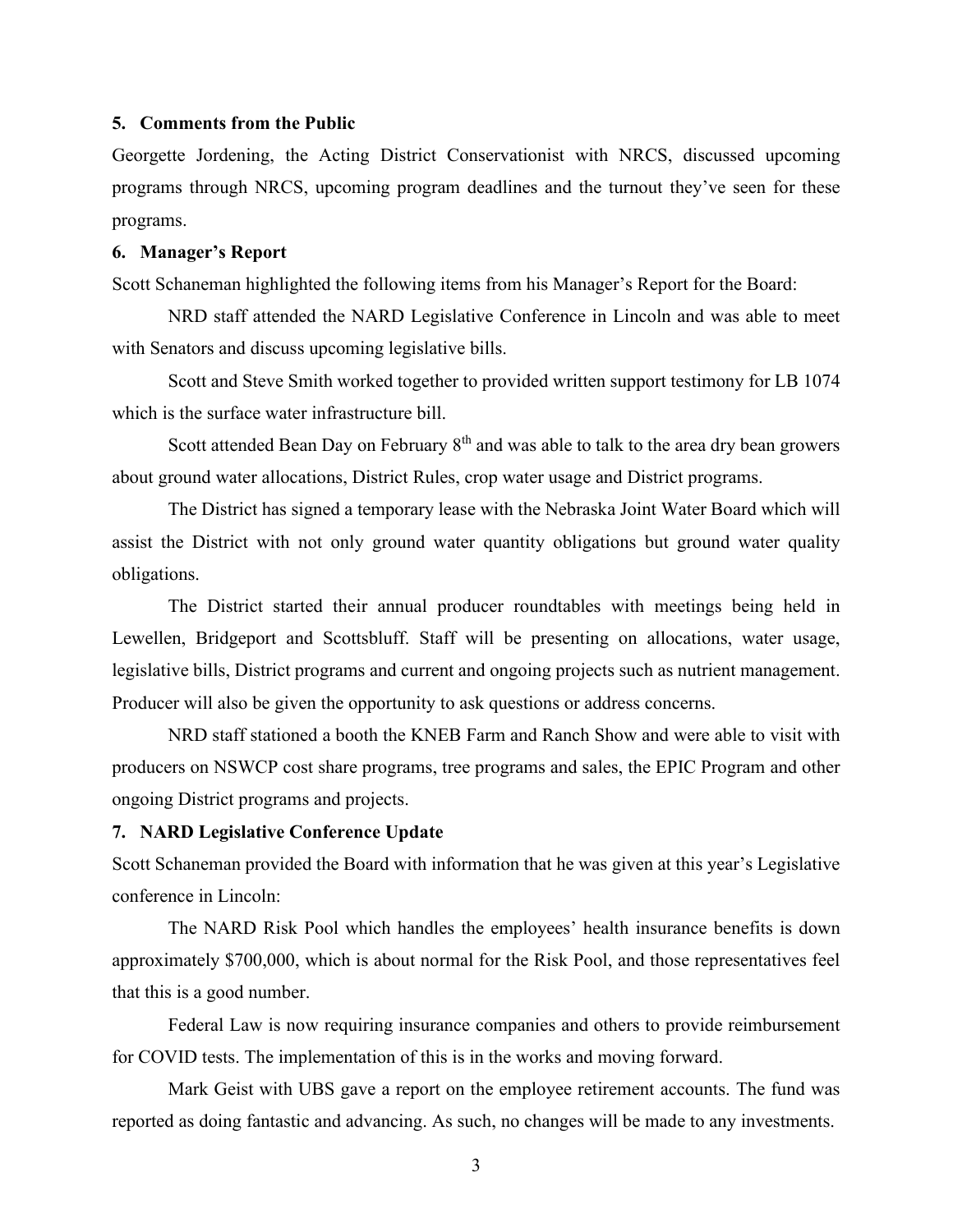During the Manager's Meeting, there was a lengthy discussion about legislative bills by which it was decided which bills would be supported and which would be opposed. The list was sent on to the voting body for finalization.

Governor Ricketts talked about the STAR WARS Program which is a proposal for a lake in Sarpy County, the Perkins Canal project, additional funding to improve State parks, grants for medium and small meat processing facilities and the Gering-Ft. Laramie project.

There was a Senator's Reception again this year, but there were only a few Senators in attendance.

Topics for flood mitigation, nitrates, soil health, conservation easements, the Open Meetings Act, data and engineering were all available for people to earn their continuing education credits for their water licenses.

#### **8. NARD Legislative Bill Summary**

Scott Schaneman reviewed the following Legislative Bills with the Board as they are of interest to this District:

LB 925 – Bill proposes to adopt the Resilient Soils and Water Quality Act which would create demonstrations and research farms across the state to provide healthy soil practices in support of the educational and research programs of the producer learning community.

LB 1074 – Bill proposes to create a \$50M Cash Fund titled the Surface Water Irrigation Infrastructure Fund. The funds could be used by irrigation districts for repair or construction of any headgate, flume, diversion structure, check valve or any other physical structure used for irrigation projects. Applicants would be required to provide matching funds equal to 10% of the grand award. A hearing has been held on this bill.

LB 1102 – Bill proposes to create an environmental response cash fund and response act. Whenever a pollutant is released, a person responsible for the release shall be responsible for the cleanup of the release. Administrative penalties will be assessed by the Director of NDEE. A hearing has been held on this bill.

LR 264CA – A constitutional amendment to prohibit the imposition of taxes other than retail consumption taxes and excise taxes. Those testifying in support noted that property taxes are too high, income tax is complicated, sales tax is not implemented fairly and there are too many exemptions, inheritance taxes are too high, etc. Those testifying in opposition noted that there would be a negative economic impact citing that a 15 to 20 percent consumption tax would drive retail businesses to neighboring states. A hearing has been held on this amendment.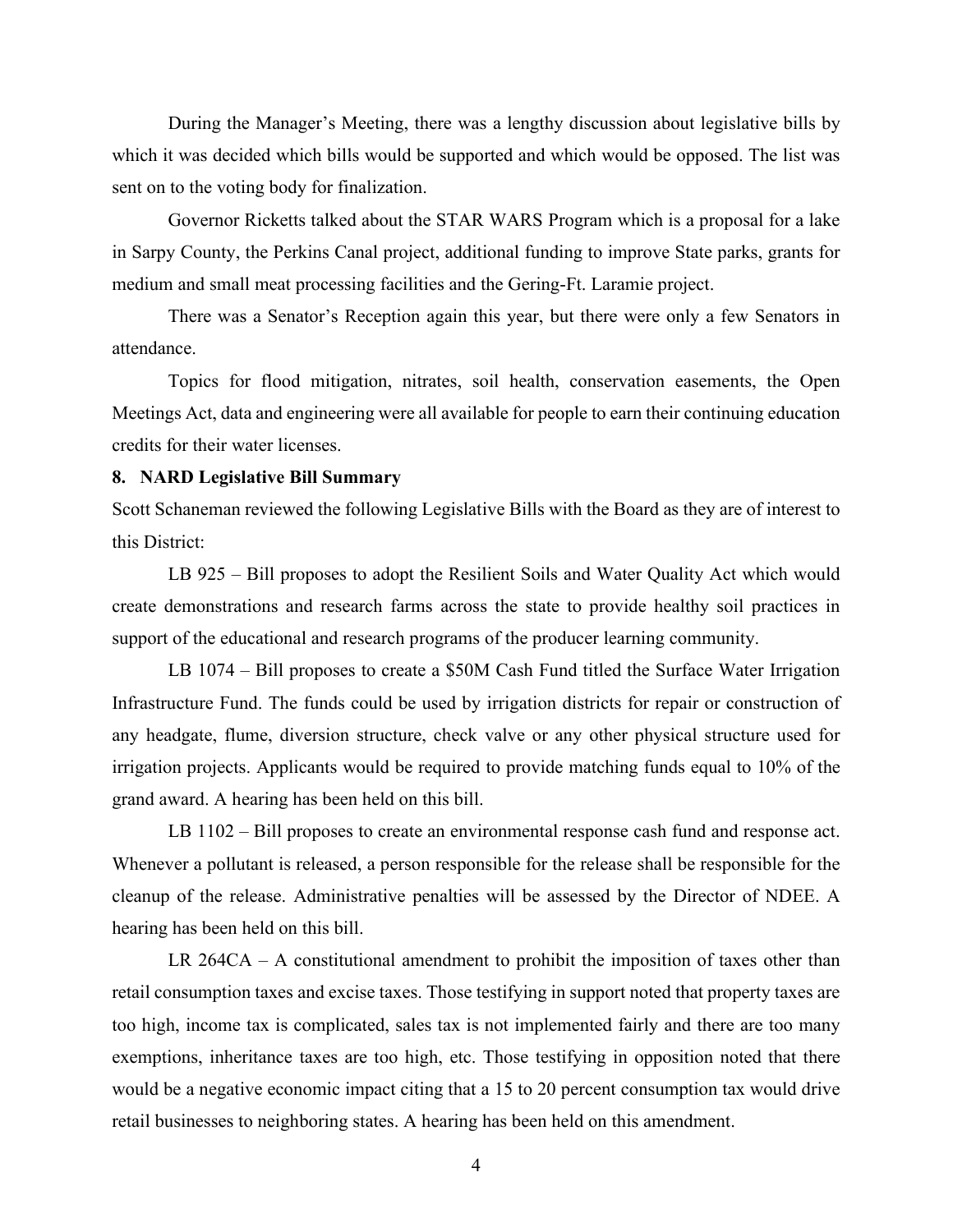LB 742 – Bill proposes to allow for minutes of public bodies to be kept in electronic format under the Open Meetings Act.

LB 743 – Bill proposes to limit the reasons why a closed session can be convened under the Open Meetings Act.

LB 1015 – Bill proposes to create the Perkins County Canal Project Act to help protect Nebraska's full entitlement to the flows of the South Platte River as provided for in the South Platte River Compact.

LB 1023 – Bill proposes the Lake Development Act and Water Recreation Enhancement Act to implement the findings of the Statewide Tourism and Recreation Water Access and Resource Sustainability (STAR WARS) special committee of the Legislature. The committee identified a project in Sarpy County by which a 3,600 acre lake would be developed.

LB 1135 – Bill proposes changes to the provisions relating to conservation easements or preservation easements. This bill eliminates the language allowing a conservation easement or preservation easement to run with the land and be perpetual. The new proposed duration for these easements would be 99 years or less.

LB 1014 – Bill proposes an allocation of federal funds to be used by the Department of Natural Resources for soil and water conservation and critical infrastructure facilities. There is approximately \$23,000,000 allocated for critical infrastructure facilities which will be provided through grants to irrigation districts to offset costs related to the permanent main canal and tunnel repairs which is a part of an interstate irrigation system that experienced a failure. There was an 8 hour hearing on this bill and no action was taken as of yet.

## **9. Seametrics and McCrometer Pilot Program Update**

Craig Uhrig, Water Resources Coordinator, provided an update to the Board on the Seametrics and McCrometer Pilot Program that was approved by the Board one year ago. The Board previously approved a 75% cost-share for landowners to replace their Seametrics meters with McCrometer meters and they also approved a Seametrics Pilot Program through Seametrics to replace 50 Seametrics meters in the District with 50 new Seametrics meters. As a results of the pilot program, two new Seametrics meters have been installed in water year 2021 and five meters have been installed for water year 2022. There are four additional meters that have been ordered and are planned to be installed during water year 2022, and there are between eight and ten more meters that may be replaced yet. There have been two Seametrics meters replaced with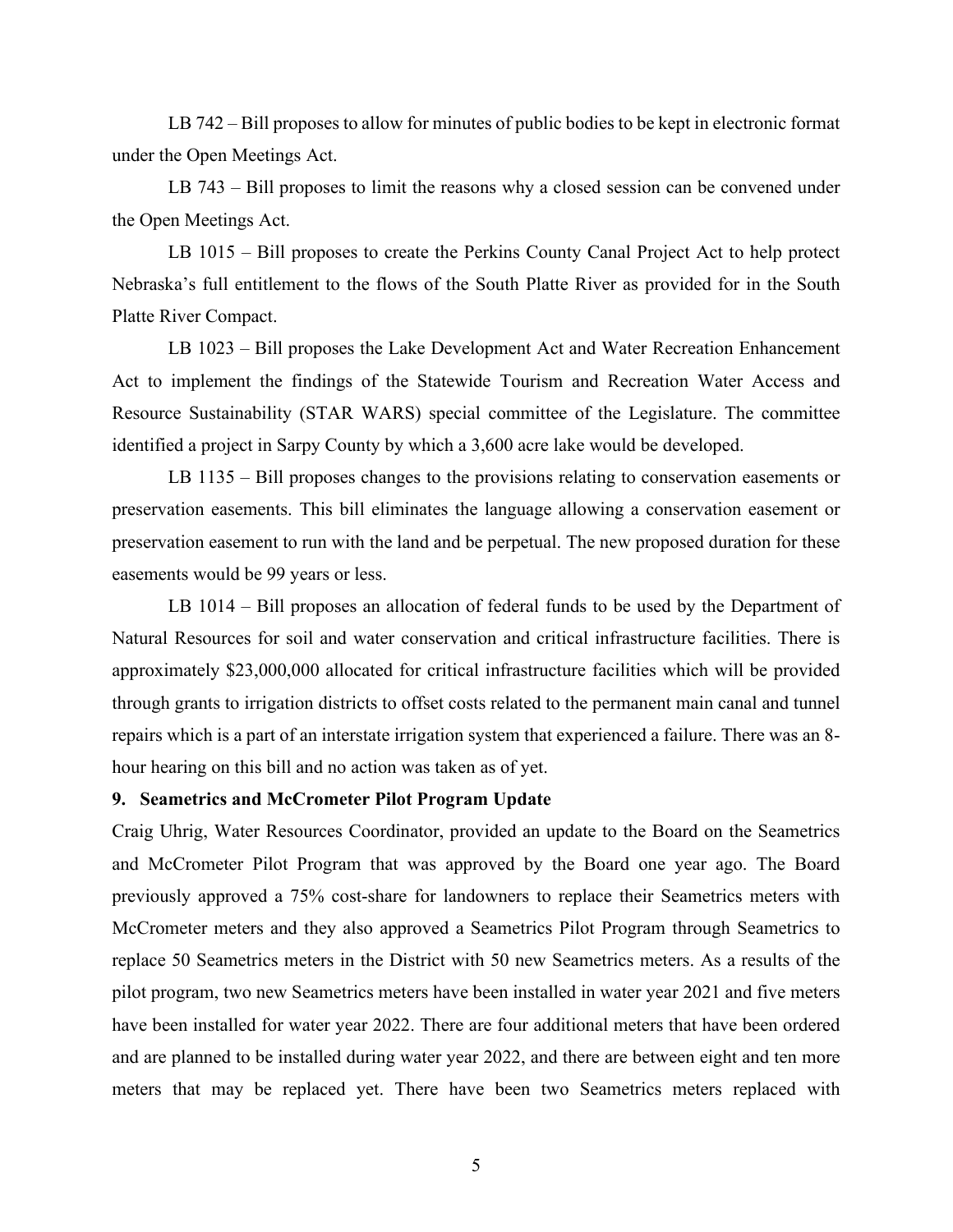McCrometer meters. Craig noted that the McCrometer McMags are not as good and have already failed. This was a two-year pilot program that has an April 2023 deadline.

Roger Eirich was concerned if there have been any issues with installation of the new meters and the existing pipe work. Craig advised that there have been issues and the issues have to be corrected during installation, but they have been fairly easy to fix.

### **10. Robust Review Analysis**

Thad Kuntz with Adaptive Resources, Inc. gave a presentation to the Board about the new analysis to be done and that will be voted on by PBC. Thad went through the results from the previous analysis and what to expect with the next analysis. Results will be provided in a similar fashion with the new analysis.

During the last Robust Review, the NPNRD had a goal of returning 8,000-acre feet of water that had been depleted post 1997. The NPNRD has more than made up that amount. During the last Review, the general formula of full consumptive use minus what was actually pumped is how the NPNRD received their credit for allocation. Excess flows were considered in the analysis and the NPNRD received 100% credit for those. Ground water retirements and leases, including CREP and EQIP were considered and provided accretions and consumptive use credits. Ground water acres that have been idle or non-irrigable have actually been reduced. The NRD is returning over 20,000-acre feet of water every year to the River. The last Review does not include credit for surface water leases, reduction in ground water allocations, additional retirements, additional excess flow diversions, or commingled pumping depletions.

Work on the upcoming Robust Review will begin this month, pending PBC approval. The new analysis will run through 2020 and project through 2070. There will be new items to analyze. The new analysis will include a historic run of what actually happened from 1997 through 2020, a 1997 development run, which will compare the two results to get a comparative graph for the new standard, a total depletions analysis, a pre-1997 analysis, a livestock analysis to determine the impact of livestock water such as if pumping has changed or number of livestock has changed, and an excess flows analysis to determine how much excess flows has contributed to accretions to the system. The new analysis will also include new items of consideration such as a constant 1997 run showing ground water irrigated acres only, an allocation effect analysis which has been run for the NRD in the past, but not for the Robust Review, a ground water retirement analysis to determine how much accretion came from retirements alone, which will help determine if this is an effective program to continue, and a surface water retirement analysis to determine how much accretion